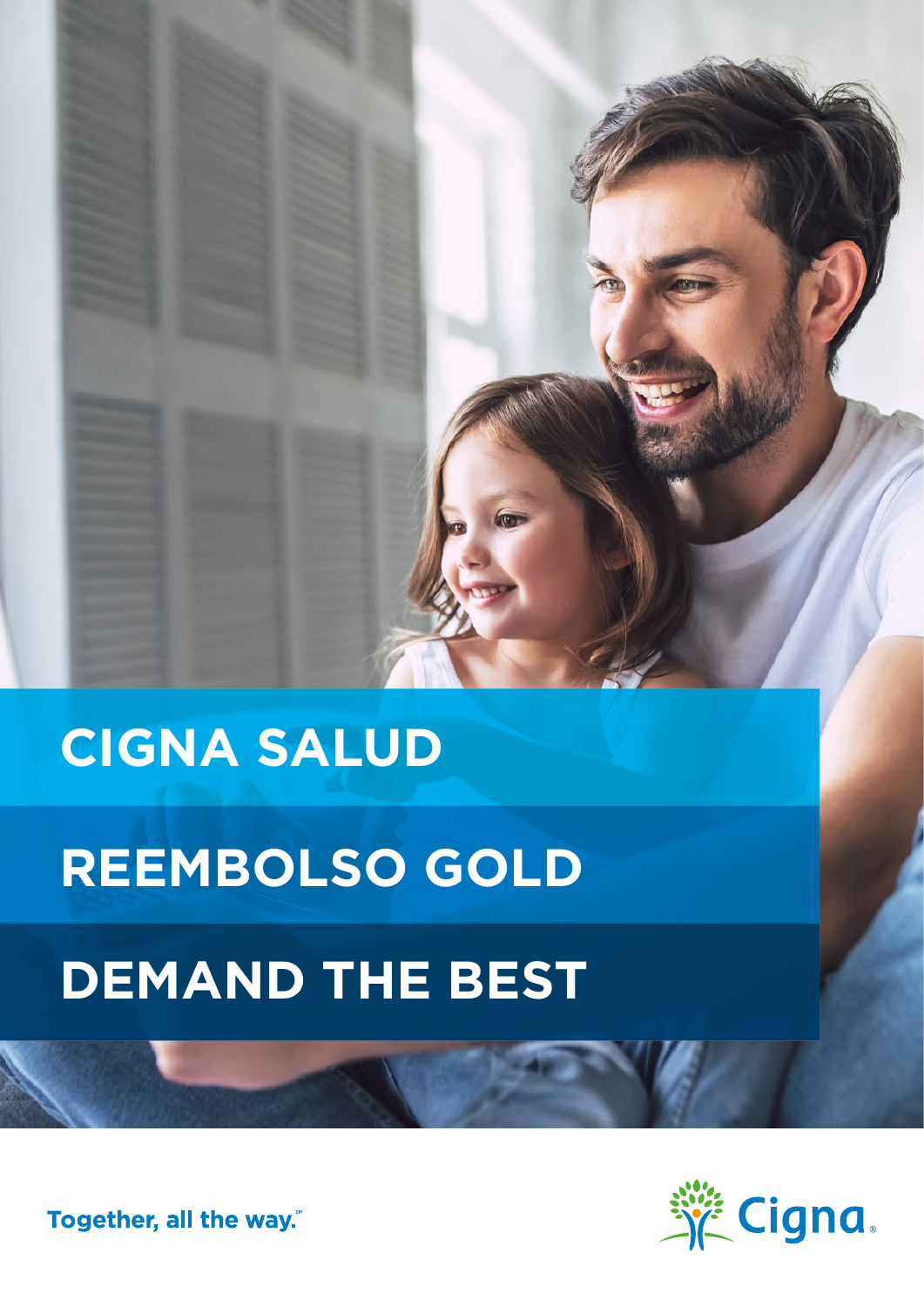## **CIGNA SALUD REEMBOLSO GOLD**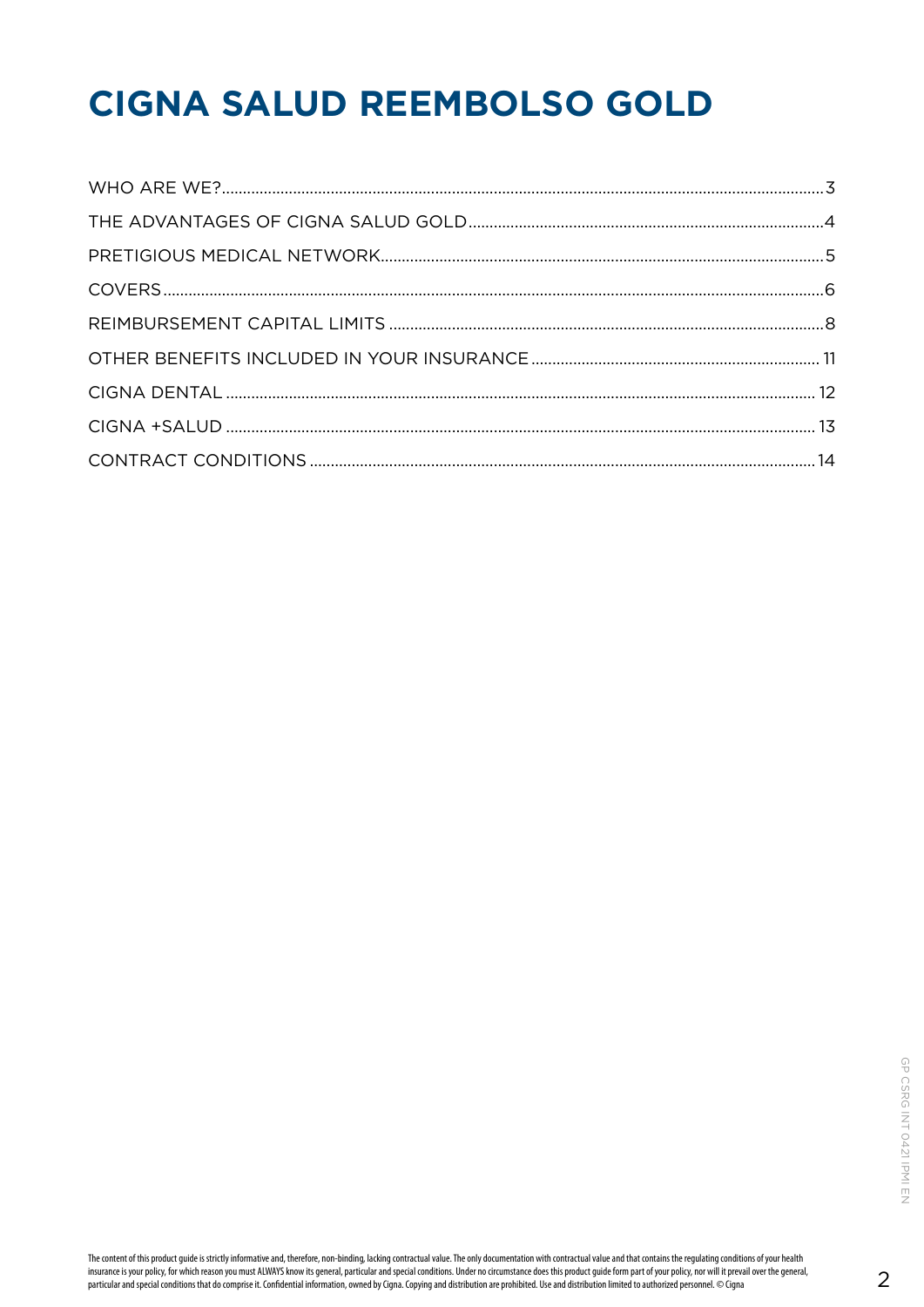### <span id="page-2-0"></span>Who are we? **KNOW CIGNA**

Cigna forms part of one of the most **important insurance companies of North America** with presence worldwide, covering **165 million insured persons, in groups as well as individually, in more than 30 countries**.

Our principal mission is to **care for your health and that of your family**, for this reason we have created a high-quality insurance plan, **Cigna Salud Reembolso Gold**, health insurance with the maximum covers, within one of the most extensive and prestigious medical service networks of Spain, **contracting more than 44,000 specialist and 1,900 hospitals and private clinics**.

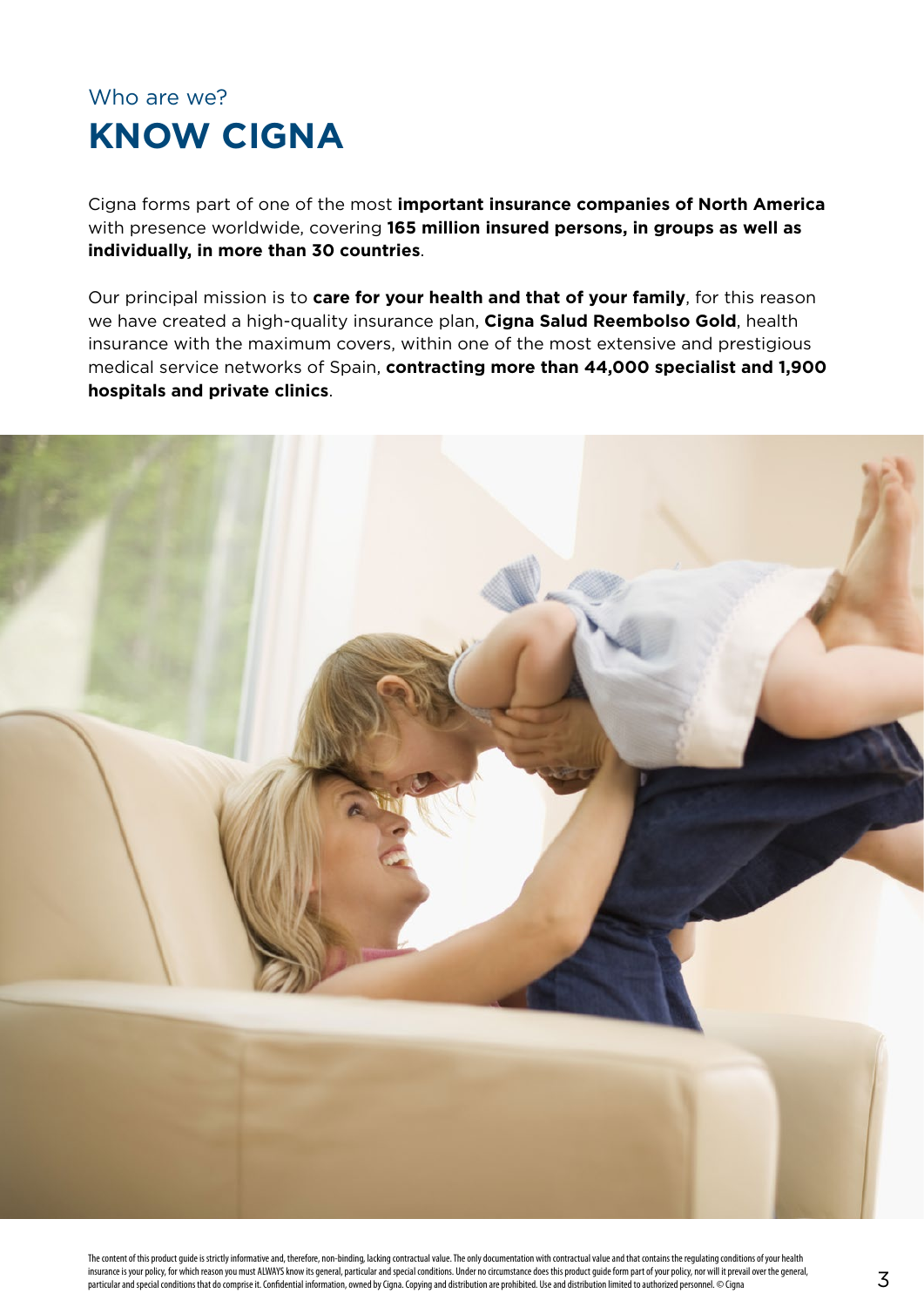### <span id="page-3-0"></span>The comprehensive coverage insurance designed exclusively for you

### **THE ADVANTAGES OF CIGNA SALUD GOLD**

Cigna Salud Reembolso Gold allows you to choose any doctor or hospital in the world, both for outpatient consultations as well as for surgeries and hospitalization. It offers broad limits and a maximum reimbursement sum insured of € 150,000. It also offers you the possibility to choose between a reimbursement of 80% or 90% and to access to our hospital network in the US.

Cigna Salud Reembolso Gold offers you the following advantages

- **> Free choice of doctor or hospital center** anywhere in the world.
- **› Reimbursement of 80 or 90% of the medical expenses covered** outside the arranged Medical Network both in Spain and abroad.
- **› Insured capital of € 150,000 per year for reimbursement expenses.** Unlimited within the Medical Network.
- **› Equalization of pediatrics to the rest of the specialties** regarding the reimbursement of consultations.
- **› Access to the exclusive Cigna Salud Premium Medical Network** with 100% coverage of medical expenses, made up of more than 44,000 specialist and 1,900 hospitals and private clinics.
- **Access to the hospital network of Cigna in the USA** for serious diseases.\*
- **› Immediate assistance,** without long waiting lists, simple and without copayments.
- **› Multiple free services included** (second medical opinion, 24h Telemedicine, emergency while traveling abroad...).
- **› Nimble reimbursement within 10 business days.**

\* Limit of € 120,205 per insured person and year. 80 or 90% of the medical expenses will be covered by Cigna and the remaining 20 or 10% will be paid by the insured person. It covers diagnosed serious diseases and access must be managed and authorized by Cigna in Spain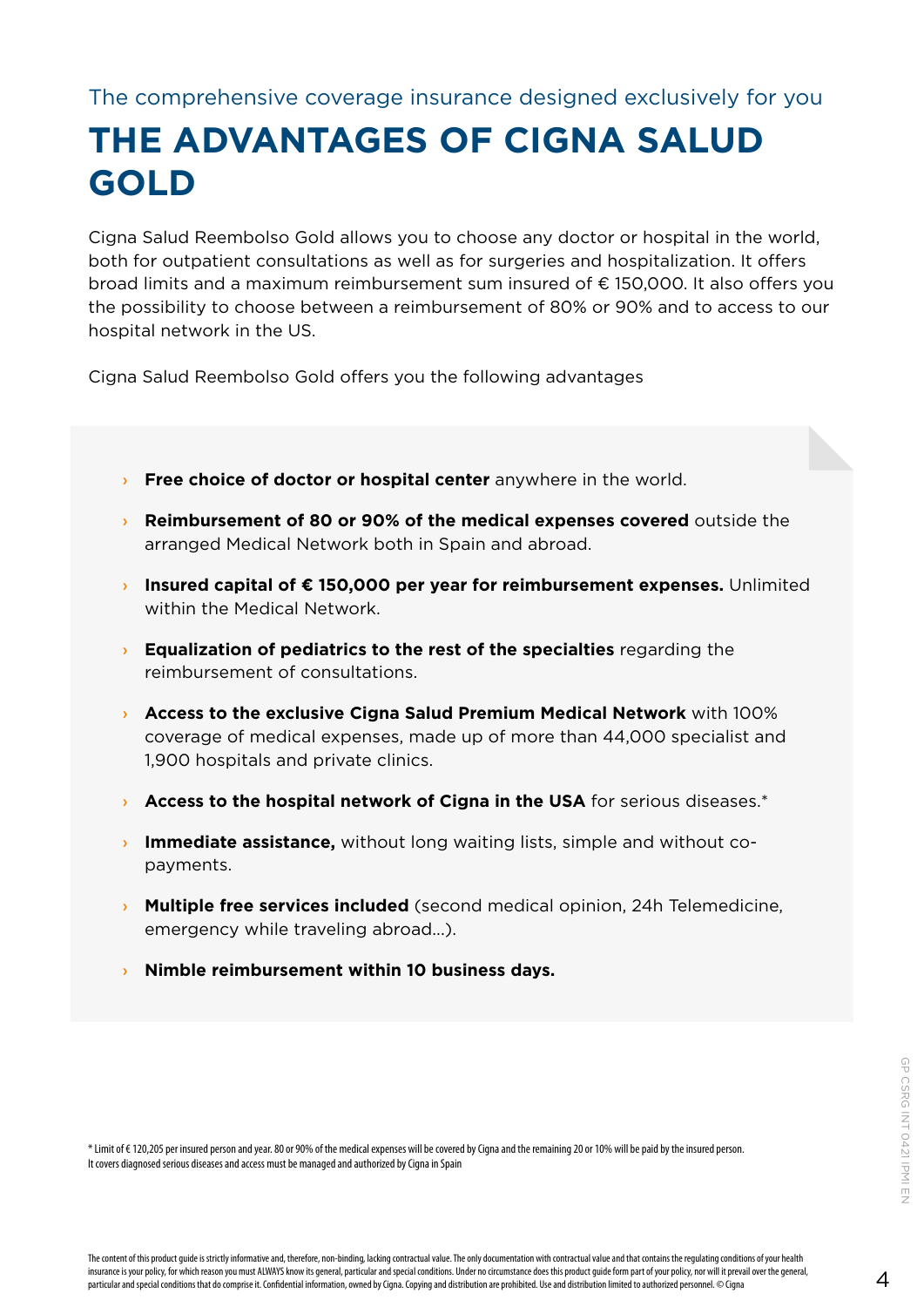### <span id="page-4-0"></span>The best hospitals and medical centers available for you **PRETIGIOUS MEDICAL NETWORK**

Cigna puts at your disposal one of the most prestigious and extensive medical service networks, with more than **44,000 specialist and 1,900 hospitals and private clinics in Spain**.



**Hospital Ruber Internacional (MADRID)**



**Fundación Jiménez Díaz (MADRID)**



**Hospital MD Anderson (MADRID)**



**Hospital Quirón (MADRID)**



**Institut Dexeus (BARCELONA)**



**Hospital Quirón (BILBAO)**



**Clínica Corachán (BARCELONA)**



**Clínica Virgen Blanca (BILBAO)**



**Hospital Quirón (BARCELONA)**



**Hospital Vitha Sevilla-Aljarafe (SEVILLA)**



**Clínica Teknon (BARCELONA)**



**Hospital 9 de Octubre (VALENCIA)**

**For more details, consult the Medical Network in our website:**

### **www.cigna.es**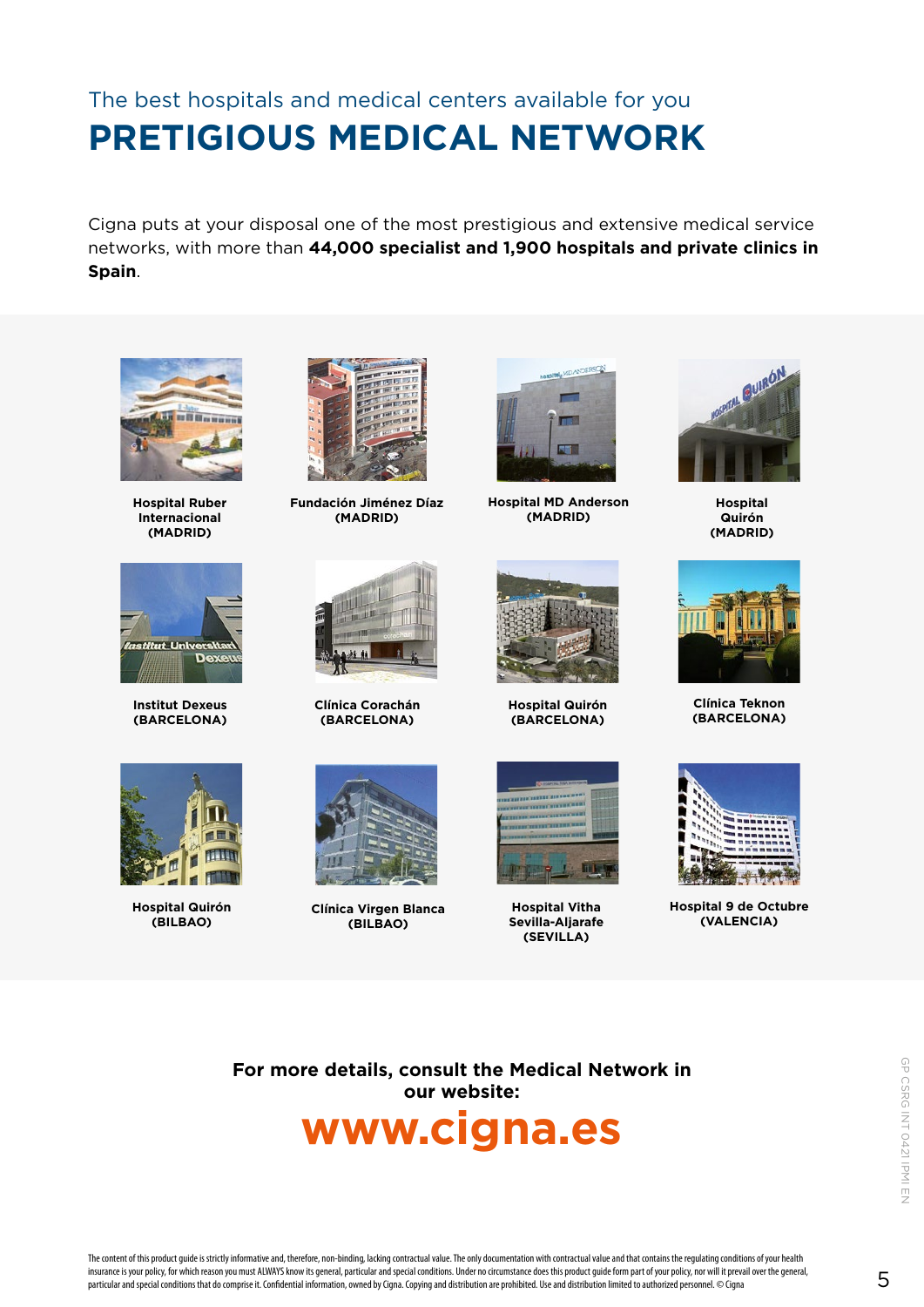<span id="page-5-0"></span>What does your Cigna Salud Gold insurance cover?

### **COVERS**

- **› Hospital and outpatient emergencies.**
- **› Primary assistance in home consultation:**
	- Unlimited consultations.
	- Pediatrics and Childcare.
- **› General Medicine and Nursing.**
- **› Access to all medical and surgical specialties,** without limit of consultations. Gynecology, Pediatric Surgery, Urology, General and Digestive Surgery, etc.
- **› Hospitalization:** 365 days of hospitalization in standard room with companion bed.
- **› Psychiatric hospitalization** up to 60 days.
- **› ICU / HCU,** unlimited number of days.
- **› Access to the hospital network of Cigna in the USA**, with a limit of € 120,205, for serious diseases provided the diagnosis has been made in person in Spain and with the authorization of Cigna.
- **› Incluye programas de medicina preventiva:**
	- Colorectal cancer prevention program.
	- Coronary risk prevention program.
- **› Annual gynecological check-ups** for the early diagnosis of breast and cervical diseases. Diagnosis of infertility and sterility.
- **› Family planning.** Insertion of IUD (the device is not covered), tubal ligation and vasectomy, only within the arranged medical services.
- **› Periodic and child development consultations** as well as newborn health exams, including otoacoustic emissions tests, audiometry, visual acuity test, metabolopathies.
- **› Extended dental coverage**: with a network of highly qualified dentists distributed throughout Spain. It also gives you access to more than 84 free services, such as: first visits, simple dental extractions, periapical radiographs, one orthopantomography and one annual oral cleaning per year within our medical network will be covered.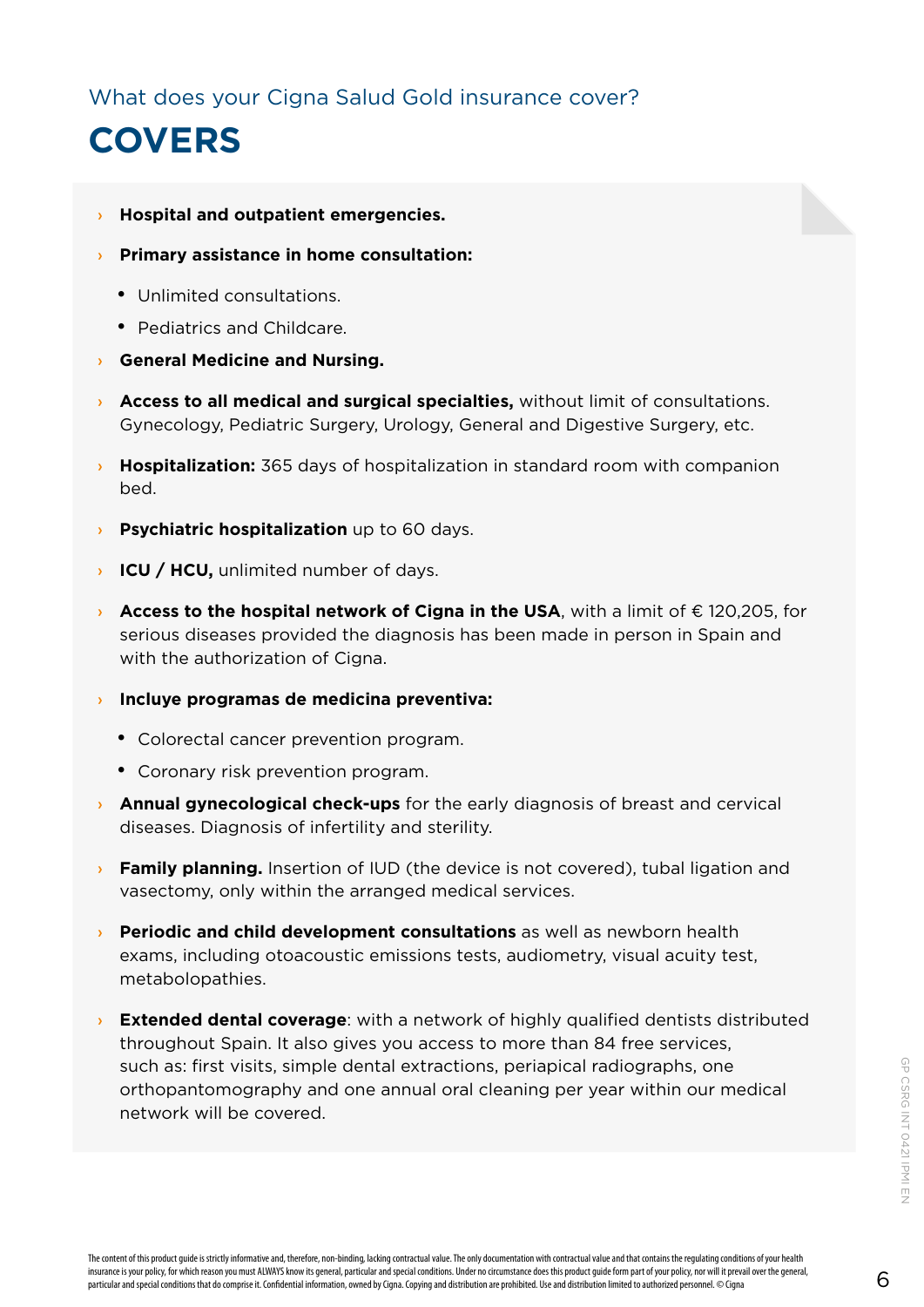- **› Prostate cancer prevention program** for insured persons at an age of risk.
- **› Complementary means of diagnosis:** the use of contrasts, clinical analysis, nuclear medicine, high-tech diagnostic tests such as PET-CAT scans, MRI without limit, cardiological tests, echocardiograms, holter, stress tests, electrophysiological studies and hemodynamics, ophthalmological tests, campimetry, fluorescein angiograms and retinographies, etc. are included.
- **› Innovative therapeutic methods:** therapeutic targets in oncological processes, vascular and proctological laser, ENT radiofrequency, physiotherapy and rehabilitation, aerosol, ventilation and oxygen therapy, phoniatrics and speech therapy, radiotherapy and chemotherapy...
- **› Maternity:** monitoring of pregnancy, preparation for childbirth, epidural anesthesia, 3D ultrasound, single room with companion bed. In addition, the medical expenses of the newborn are covered during the first 7 days of life provided that he remains hospitalized in the same center and the delivery has been covered by Cigna.
- **› Podiatry:** unlimited consultations within our medical network. 4 sessions under reimbursement modality.
- **Prostheses:** unlimited capital.<sup>1</sup>
- **› Psychiatry**, unlimited consultations within our medical network, 20 sessions under reimbursement modality.
- **› Transplants included in coverage**.
- **› Psychology coverage:** 6 sessions under reimbursement modality. Possibility of extending the number of sessions through Cigna + Salud.
- **› AIDS coverage**: up to € 6,100 for the lifetime of the insured person.
- **› Cigna + Salud at special prices**: laser refractive surgery, medical check-ups, fertility treatments, aesthetic treatments, nutrition programs, physiotherapy and osteopathy, acupuncture...

1 This benefit covers heart valves, pacemakers, hip prostheses, vascular bypass prostheses, internal trauma prostheses, monofocal intraocular lenses in cases of cataract surgery, under the limits established in the Particular or Special Conditions and breast prostheses after radical mastectomy by oncological process and only of the affected breast, under the limits set in the Particular and Special Conditions. Surgical meshes are included in repair of abdominal wall defects.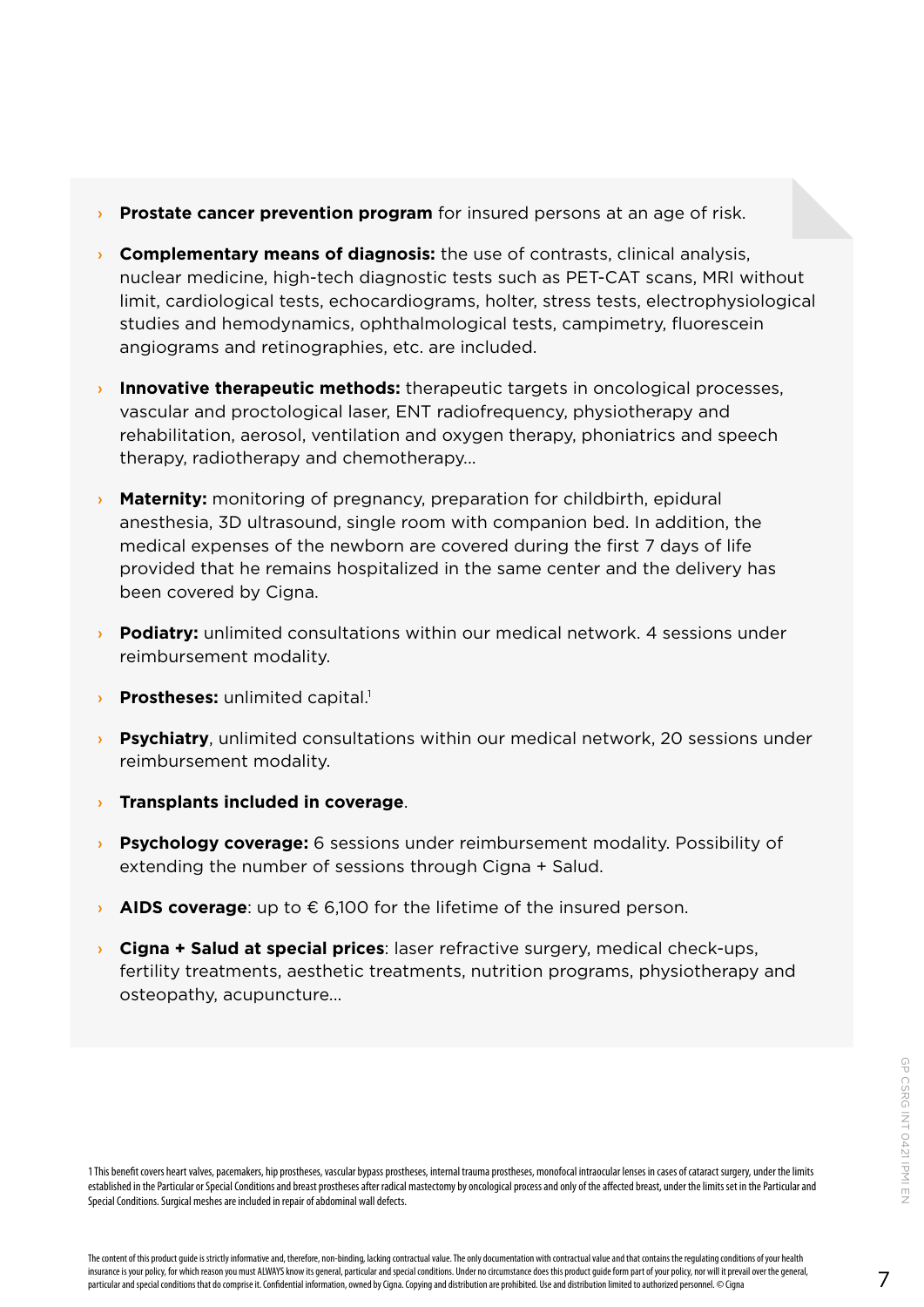### <span id="page-7-0"></span>The policy in detail **REIMBURSEMENT CAPITAL LIMITS**

With **Cigna Salud Reembolso Gold** you can access any specialty outside the agreed Medical Network, and **we will reimburse you 80 or 90% of the covered medical expenses** (depending on the option you choose),**up to a maximum of € 150,000 per insured person and year**.

|                                                               |                                         | <b>MEDICAL</b><br><b>NETWORK</b>            | <b>REIMBURSEMENT OF COSTS</b>                                                                       |                    |                    |  |  |
|---------------------------------------------------------------|-----------------------------------------|---------------------------------------------|-----------------------------------------------------------------------------------------------------|--------------------|--------------------|--|--|
| TOTAL INSURED SUM FOR REIMBURSEMENT: € 150,000 / YEAR         |                                         |                                             |                                                                                                     |                    |                    |  |  |
| 1. OUTPATIENT CARE: € 20,000 / YEAR                           |                                         | <b>INDIVIDUAL</b><br><b>LIMIT</b>           | <b>INDIVIDUAL</b><br><b>LIMIT</b>                                                                   | <b>GOLD</b><br>80% | <b>GOLD</b><br>90% |  |  |
| <b>EMERGENCIES</b>                                            | Extra-hospital and in hospital          | <b>UNLIMITED</b>                            | <b>UNLIMITED</b>                                                                                    | 80%                | 90%                |  |  |
| <b>HEALTHCARE AT A</b><br><b>CENTER</b><br><b>AND AT HOME</b> | <b>General Medicine</b>                 | <b>UNLIMITED</b>                            | € 60 / CONSULT.                                                                                     | 80%                | 90%                |  |  |
|                                                               | Paediatrics and puericulture            | <b>UNLIMITED</b>                            | € 120/CONSULT.                                                                                      | 80%                | 90%                |  |  |
| <b>NURSING</b>                                                |                                         | <b>UNLIMITED</b>                            | € 60 / MEDICAL<br><b>SERVICE</b>                                                                    | 80%                | 90%                |  |  |
|                                                               | Specialist' consultations               | <b>UNLIMITED</b>                            | € 120/CONSULT.                                                                                      | 80%                | 90%                |  |  |
| <b>SPECIALITIES</b>                                           | Psychiatry                              | <b>UNLIMITED</b>                            | € 120 / CONSULT<br>MAX 20 CONSULTS /<br><b>YEAR</b>                                                 | 80%                | 90%                |  |  |
| <b>DAY SURGERY</b>                                            |                                         | SURGERY LIMITS WILL BE APPLIED.             |                                                                                                     | 80%                | 90%                |  |  |
| <b>COMPLEMENTARY</b><br><b>DIAGNOSTIC TESTS</b>               | Other complementary<br>diagnostic tests | <b>UNLIMITED</b>                            | € 600 / TEST                                                                                        | 80%                | 90%                |  |  |
|                                                               | Prostatic fusion biopsy (1)             | 1 PER INSURED /<br>YEAR                     |                                                                                                     |                    |                    |  |  |
| <b>OUTPATIENT THERAPIES</b>                                   |                                         | <b>UNLIMITED</b>                            | € 600                                                                                               | 80%                | 90%                |  |  |
| PHYSIOTHERAPY AND REHABILITATION                              |                                         | <b>UNLIMITED</b>                            | MAXIMUM 60<br><b>SESSIONS WITH</b><br><b>ANNUAL LIMIT</b><br>OF € 1,800                             | 80%                | 90%                |  |  |
| <b>REHABILITATION OF THE PELVIC FLOOR</b>                     |                                         | <b>6 SESSIONS PER</b><br>INSURED / YEAR     | <b>ANNUAL LIMIT PER</b><br>INSURED / YEAR OF<br>€ 300                                               | 80%                | 90%                |  |  |
| <b>HOME REHABILITATION</b>                                    |                                         | ------------                                | MAXIMUM 10<br><b>REHABILITATION</b><br><b>SESSIONS WITH</b><br>ANNUAL LIMIT OF<br>€ 400 PER INSURED | 80%                | 90%                |  |  |
| MUSCULOSKELETAL SHOCK-WAVE LITHOTRIPSY (1)                    |                                         | 3 SESIONES POR<br>PROCESO.                  | ---------                                                                                           |                    |                    |  |  |
| PHONIATRICS AND SPEECH THERAPY                                |                                         | <b>UNLIMITED</b>                            | € 1,800 ANNUAL<br>LIMIT                                                                             | 80%                | 90%                |  |  |
|                                                               |                                         | MAX. 30 SESSIONS PER INSURED PARTY AND YEAR |                                                                                                     |                    |                    |  |  |
| <b>CHIROPODY</b>                                              |                                         | <b>UNLIMITED</b>                            | $\epsilon$ 60 / CONSULT<br>MAX 4 CONSULTA /<br><b>YEAR</b>                                          | 80%                | 90%                |  |  |
| <b>PSICHOLOGY</b>                                             |                                         | PSYCHOLOGICAL<br>ORIENTATION.               | € 40 / CONSULT<br>MAX 6 CONSULT /<br><b>YEAR</b><br>BY PRESCRIPTION                                 | 80%                | 90%                |  |  |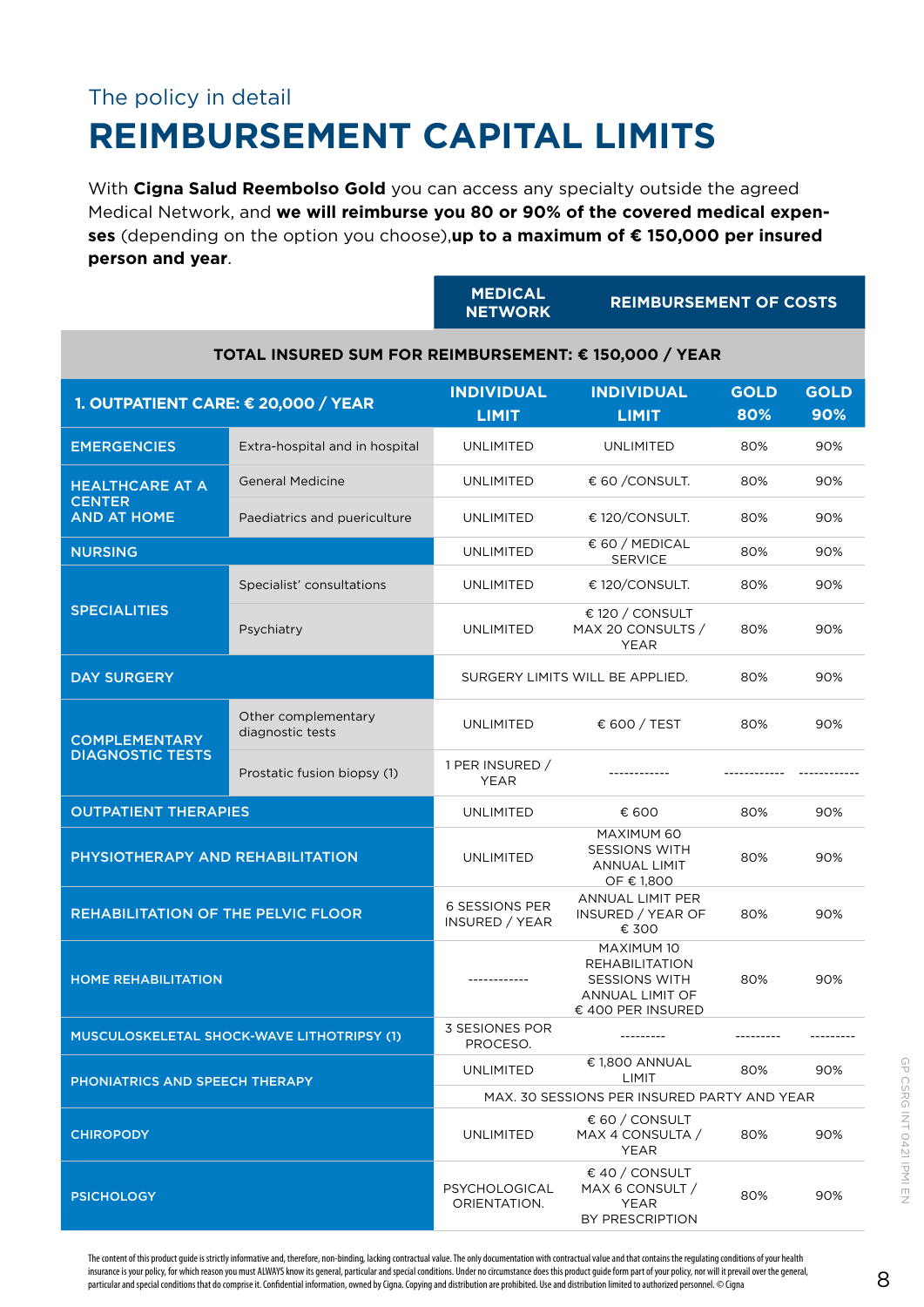| <b>ANTE-NATAL CLASSES</b>                                                  |                                                        | UNLIMITED                                                                                                                                               | € 120                                          | 80%                | 90%                |
|----------------------------------------------------------------------------|--------------------------------------------------------|---------------------------------------------------------------------------------------------------------------------------------------------------------|------------------------------------------------|--------------------|--------------------|
| <b>AMBULANCE</b>                                                           |                                                        | UNLIMITED                                                                                                                                               | € 350                                          | 80%                | 90%                |
| <b>EXTENDED DENTAL COVERAGE</b>                                            |                                                        | COVER INCLUDES FIRSTS VISITS, SIMPLE DENTAL EXTRACTIONS,<br>PERIAPICAL X-RAY.<br>ORTHOPANTOMOGRAMS AND ANNUAL HYGIENIST VISIT WITHIN<br>MEDICAL NETWORK |                                                |                    |                    |
| 2. INPATIENT CARE: € 80,000 € / YEAR                                       |                                                        | <b>INDIVIDUAL</b><br><b>LIMIT</b>                                                                                                                       | <b>INDIVIDUAL</b><br><b>LIMIT</b>              | <b>GOLD</b><br>80% | <b>GOLD</b><br>90% |
| <b>HOSPITAL STAY AND MEDICAL SERVICES</b>                                  |                                                        | UNLIMITED                                                                                                                                               | € 200/DAY                                      | 80%                | 90%                |
| <b>HOSPITAL STAY AND MEDICAL SERVICES AT</b><br><b>INTENSIVE CARE UNIT</b> |                                                        | UNLIMITED                                                                                                                                               | € 350/DAY                                      | 80%                | 90%                |
| <b>MEDICAL SERVICES</b>                                                    |                                                        | <b>UNLIMITED</b>                                                                                                                                        | € 250/DAY                                      | 80%                | 90%                |
| NEURONAVIGATOR FOR INTRACRANIAL SURGERY                                    |                                                        |                                                                                                                                                         | € 1,200                                        | 80%                | 90%                |
| INTRAOPERATIVE ELECTROPHYSIOLOGICAL<br><b>MONITORING</b>                   |                                                        | <b>UNLIMITED</b>                                                                                                                                        | € 1,200<br>INSURED / YEAR                      | 80%                | 90%                |
| <b>INPATIENT THERAPEUTIC ACTIONS</b>                                       |                                                        | <b>UNLIMITED</b>                                                                                                                                        | € 600                                          | 80%                | 90%                |
| <b>PSYCHIATRIC HOSPITALIZATION</b>                                         |                                                        |                                                                                                                                                         | MAXIMUM 60 DAYS ADMISSIONS PER INSURED / YEAR. |                    |                    |
|                                                                            |                                                        | SHOSPITALIZATION LIMITS AND PERCENTAGES WILL BE APPLIED                                                                                                 |                                                |                    |                    |
| <b>MEDICAL APPOINTMENT FEES</b>                                            |                                                        | UNLIMITED                                                                                                                                               | €120 / CONSULT.                                | 80%                | 90%                |
|                                                                            | <b>WTO Classification</b>                              | UTILIZACIÓN CONJUNTA DE CUADRO MÉDICO Y REEMBOLSO O<br>SÓLO REEMBOLSO. LÍMITES APLICABLES:                                                              |                                                |                    |                    |
|                                                                            | Minor surgery (Group 0)                                |                                                                                                                                                         | € 600                                          | 80%                | 90%                |
|                                                                            | Minor surgery (Group 1)                                |                                                                                                                                                         | € 1,200                                        | 80%                | 90%                |
|                                                                            | Minor surgery (Group 2)                                | UNLIMITED SI<br><b>TODOS</b><br>LOS GASTOS<br><b>DENTRO</b><br>DE CUADRO<br>MÉDICO.                                                                     | € 1,500                                        | 80%                | 90%                |
|                                                                            | Moderate surgery (Group 3)                             |                                                                                                                                                         | € 2,500                                        | 80%                | 90%                |
| <b>FEES FOR DOCTORS,</b>                                                   | Moderate surgery (Group 4)                             |                                                                                                                                                         | € 3,000                                        | 80%                | 90%                |
| <b>SURGEONS,</b>                                                           | Mayor surgery (Group 5)                                |                                                                                                                                                         | € 4,000                                        | 80%                | 90%                |
| <b>ASSISTANCE AND</b><br><b>ANAESTHETISTS</b>                              | Mayor surgery (Group 6)                                |                                                                                                                                                         | € 4,750                                        | 80%                | 90%                |
|                                                                            | Mayor surgery (Group 7)                                |                                                                                                                                                         | € 6,000                                        | 80%                | 90%                |
|                                                                            | Grand surgery (Group 8)                                |                                                                                                                                                         | € 9,000                                        | 80%                | 90%                |
|                                                                            | 1. Prostate laser<br>Vaporization (Group V)            | <b>UNLIMITED</b>                                                                                                                                        |                                                |                    |                    |
|                                                                            | 2. Prostate robotic surgery<br>(Group VII)(Da Vinci)(2 | <b>UNLIMITED</b>                                                                                                                                        |                                                |                    |                    |
| <b>BIRTH OR CAESAREAN</b>                                                  |                                                        | UNLIMITED FOR CHILD BIRTH IN MEDICAL<br>NETWORK. € 3.000 FOR CHILD BIRTH<br>80%<br>90%<br>THROUGH REIMBURSEMENT OR MIXED                                |                                                |                    |                    |
| <b>COVERED PROSTHESIS</b>                                                  |                                                        | <b>UNLIMITED</b>                                                                                                                                        | <b>UNLIMITED</b>                               | 80%                | 90%                |
| <b>PROGRESSIVE LENSES UPON MEDICAL DIAGNOSIS</b><br><b>OF CATARACTS</b>    |                                                        | €400                                                                                                                                                    |                                                | 80%                | 90%                |
| <b>NEWBORNS</b>                                                            |                                                        | <b>UNLIMITED</b>                                                                                                                                        | € 12,100                                       |                    |                    |
|                                                                            |                                                        | FIRST 7 DAYS OF LIFE WHILE REMAINING<br><b>IN HOSPITAL</b>                                                                                              |                                                | 80%                | 90%                |
| <b>3. OTHER BENEFITS</b>                                                   |                                                        | <b>INDIVIDUAL</b><br><b>LIMIT</b>                                                                                                                       | <b>INDIVIDUAL</b><br><b>LIMIT</b>              | <b>GOLD</b><br>80% | <b>GOLD</b><br>90% |
| AEROSOL / OXYGEN / VENTILO THERAPY                                         |                                                        | <b>UNLIMITED</b>                                                                                                                                        |                                                |                    |                    |

The content of this product guide is strictly informative and, therefore, non-binding, lacking contractual value. The only documentation with contractual value and that contains the regulating conditions of your health insurance is your policy, for which reason you must ALWAYS know its general, particular and special conditions. Under no circumstance does this product guide form part of your policy, nor will it prevail over the general,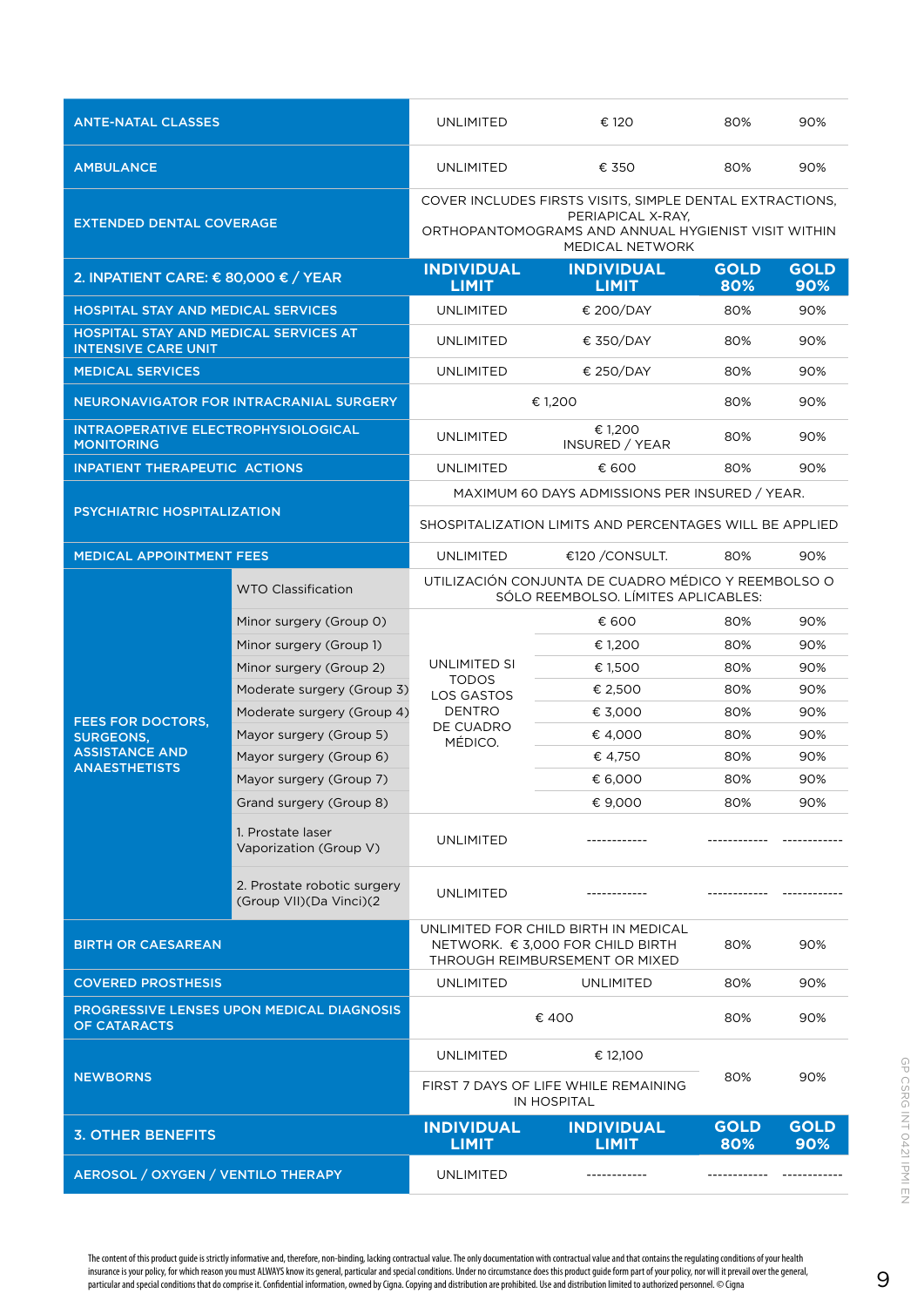| <b>TRANSPLANTS</b>                  | € 150.000                                 |             | 80% | 90% |  |
|-------------------------------------|-------------------------------------------|-------------|-----|-----|--|
| <b>MASTECTOMÍA PROFILÁCTICA (1)</b> | UNLIMITED                                 | ----------- |     |     |  |
| <b>AIDS</b>                         | $\epsilon$ 6,100 THROUGHOUT MEMBER'S LIFE |             |     |     |  |

4. SECOND MEDICAL OPINION

ACCESS TO A SECOND OPINION SERVICE WHEN SUFFERING A CRITICAL ILLNESS.

5. HEALTHCARE ABROAD

EMERGENCY MEDICAL COVER ON TRIPS ABROAD UP TO € 20,000 PER MEMBER AND CLAIM.

6. 24 HOUR TELEMEDICINE

MEDICAL ORIENTATION BY TELEPHONE 24 HOURS A DAY, 365 DAYS A YEAR

7. ACCESS TO THE CIGNA HOSPITAL NETWORK IN THE USA

LIMIT OF € 120,205 PER INSURED PARTY AND YEAR. 80% OF THE COVERED MEDICAL EXPENSES WILL BE AT THE EXPENSE OF CIGNA AND THE REMAINING 20% AT THE EXPENSE OF THE INSURED PARTY. COVERS SERIOUS DIAGNOSED ILLNESSES AND ACCESS MUST BE MANAGED AND AUTHORISED BY CIGNA IN SPAIN.

COVERAGE DETERMINED IN ACCORDANCE WITH THE CRITERIA OF THE ORGANIZACIÓN MÉDICO COLEGIAL (COLLEGE OF PHYSICIANS ORGANIZATION).

(1) Covered at Centers and / or Specialists arranged by Cigna for this coverage and previous authorization of the Company. Always consult coverage requirements.

(2) Surgery performed prior authorization from Cigna and payment of € 7,000 at the hospital designated by the Company.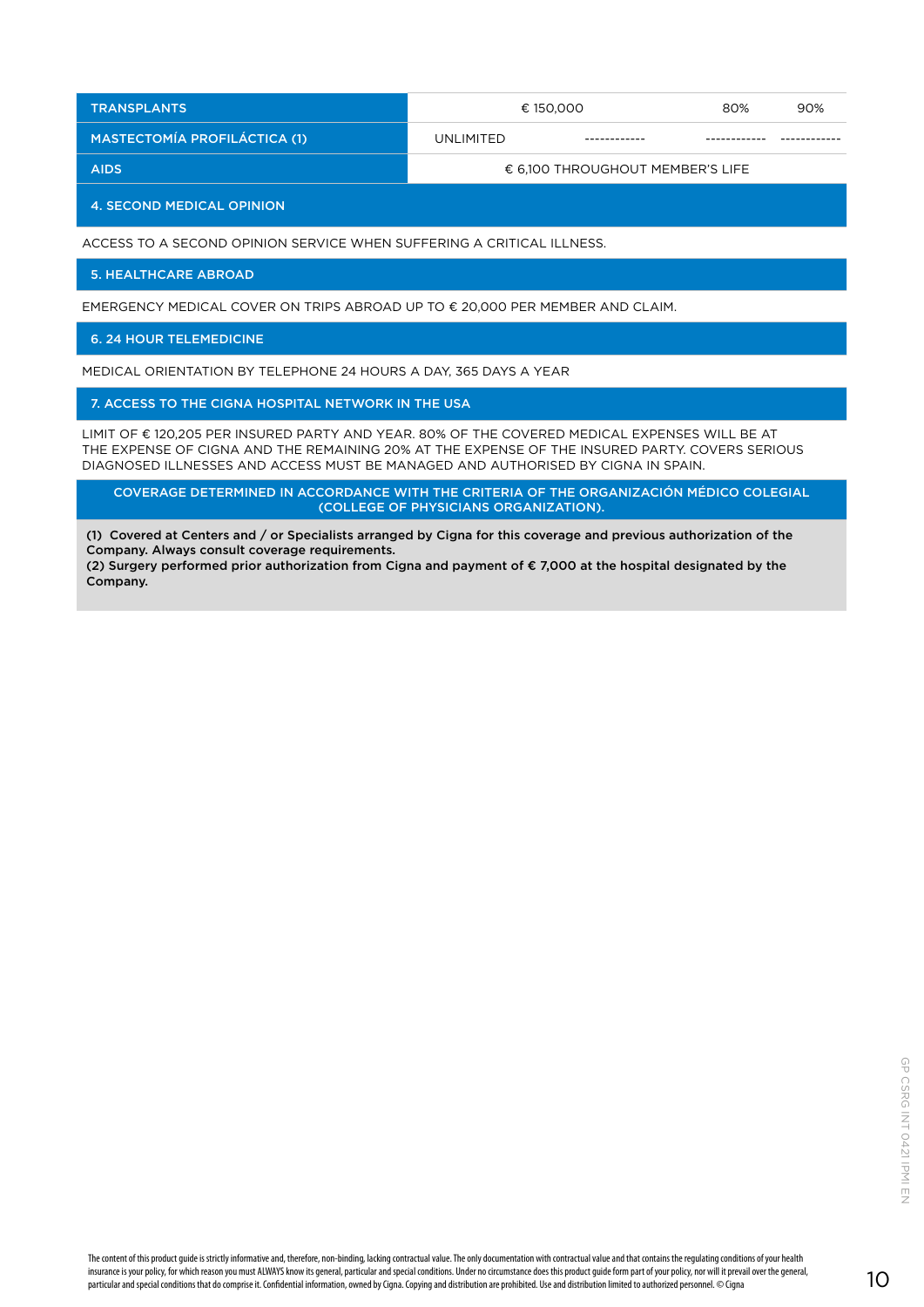### <span id="page-10-0"></span>**OTHER BENEFITS INCLUDED IN YOUR INSURANCE**

### **Second medical opinion**

In cases of serious illness it is always better to have a second diagnosis and be aware of the most advanced alternative treatments. Specialists of recognised international prestige will attend to your case without you having to move. By calling telephones **91 418 40 40** or **93 301 06 56**.

### **Cigna 24 hour Telemedicine**

Our team of doctors is at your disposal to deal with any doubts you may have at any time, **365 days a year.** This service is particularly useful for obtaining advice in situations, urgent or not, in which you need help, support and co-ordination from a doctor and all in simple language.

### **Dental programme for pregnant women**

At Cigna **our aim is to encourage problem prevention** among our clients and at the same time to include coverage which stands out in the market.

We have put in motion a **completely free dental programme for all customers of Cigna who are pregnant**. This programme aims to protect our clients from the two most common dental problems during pregnancy: **gingivitis and dental caries.**

 $\bigoplus$ 

#### **Travel assistance**

Travel assistance Wherever you are you will receive **medical assistance on your travels** thanks to one of the highest levels of coverage on the market.

This coverage includes urgent medical expenses up to a maximum of **€ 20,000 per insured event and person**, urgent dental expenses up to 300 € per insured event and person, movement or repatriation, companion's return travel expenses and sending of medicines in urgent cases, among other items.

If you need to make use of this coverage while travelling abroad call the following number **+34 91 572 44 06** (it also appears on the Cigna card). Our operators will attend to you and tell you what to do to solve the problem as quickly as possible.

### **Psychological guidance**

This new telephone service allows you to make **consultations of a psychological nature** (anxiety, personal relations, depression, stress, etc.) and obtain telephone guidance. Our team of psychologists attends to each case on a personal basis and with complete confidentiality and follows up on each consultation.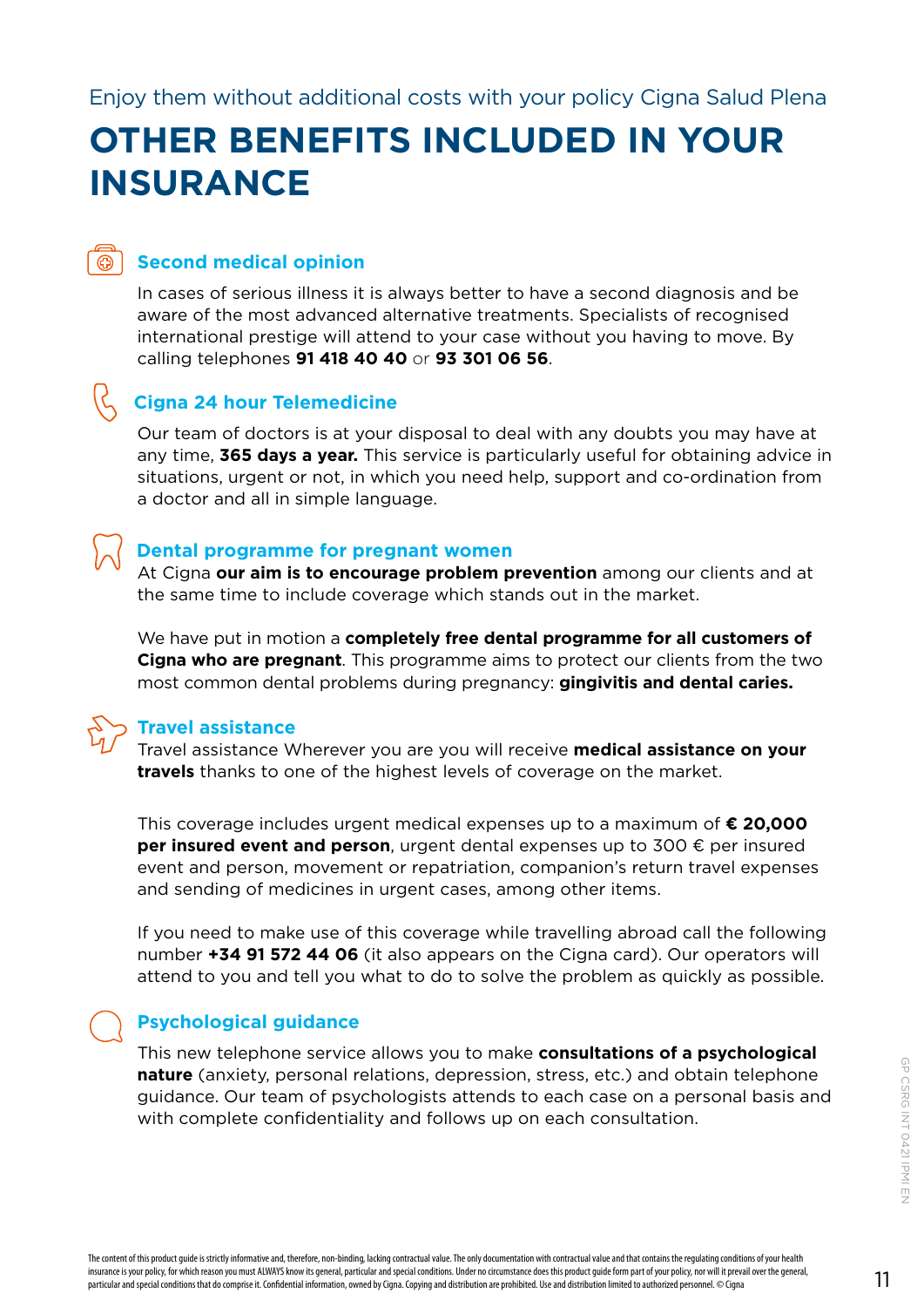<span id="page-11-0"></span>The complement for a complete dental health included

### **CIGNA DENTAL**

At Cigna we are aware of the importance of having excellent oral and dental health, and for this reason we offer our dental health insurance to perfectly supplement your health insurance.

We put this coverage at your disposal allowing you to **have access to a network of highly qualified dentists spread throughout Spain**. With **Cigna Dental** you have access to 84 free services such as:

- **› Oral hygiene education.**
- **› Initial examination and diagnosis.**
- **› Consultations and check-ups.**
- **› Topical administration of fluoride. › Simple and complex extractions.**
- **› Annual dental cleaning.**
- **› Periapical x-rays.**
- **› Orthopantomogram.**
	-

And you can also benefit on very attractive terms from the other treatments included in our deductible coverages far below average markey prices.

Also with the following benefits:

- **› Best quality dentists through the Cigna Dental network.**
- **› Coverage from the first day without waiting periods.**
- **› No pre-existing conditions.**

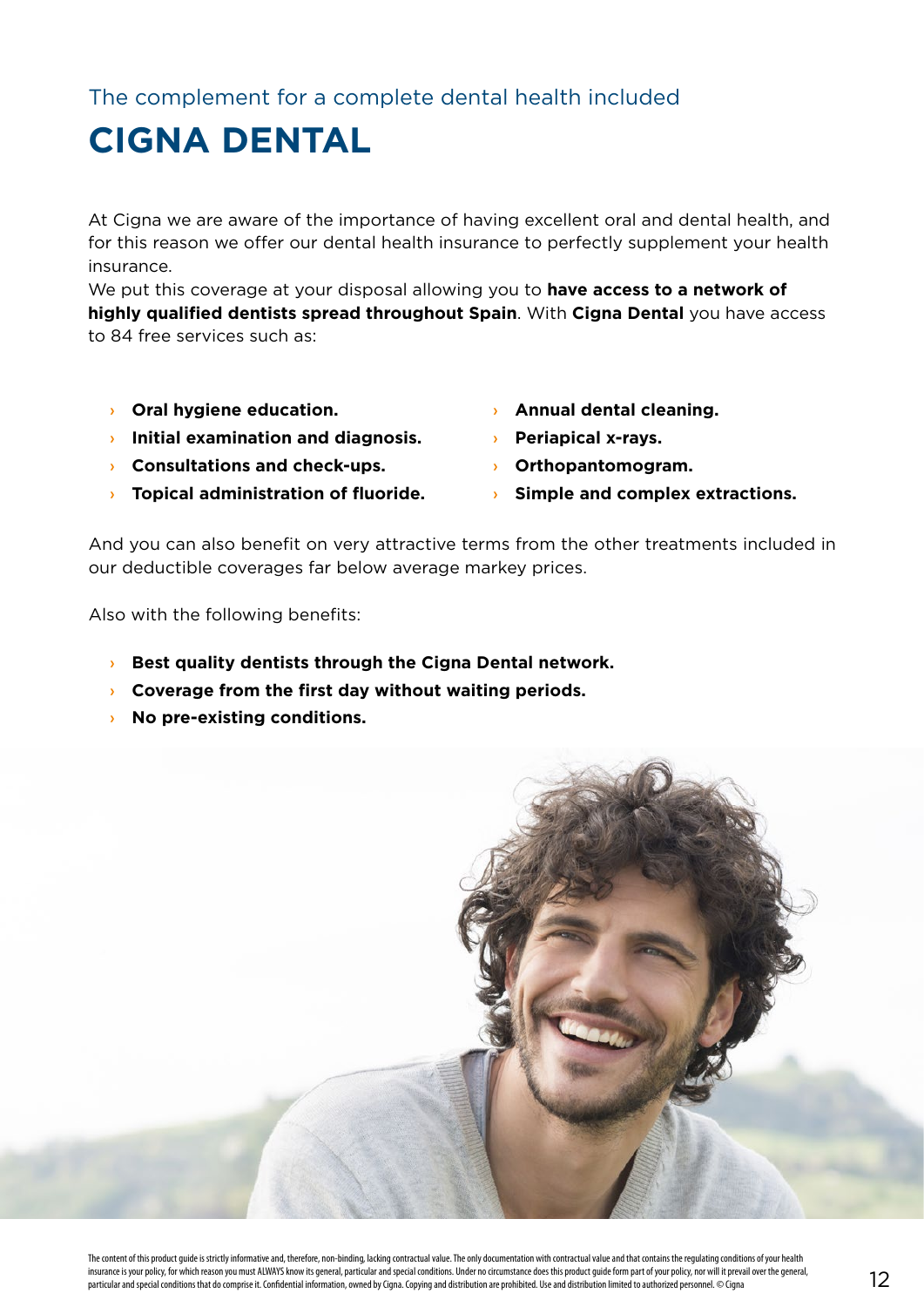### <span id="page-12-0"></span>Health and well-beign supplementary programs

### **CIGNA +SALUD AT SPECIAL PRICES**

Cigna +Salud is our prevention and wellness program that gives you access to services, not included in the policy, with special discounts and in Centers and top quality professionals, whether you are a client or not.

The professional team of Cigna +Salud will advise you in a personalized way on different alternatives that we put at your disposal providing a continuous monitoring of the program you choose.

#### **With Cigna +Salud you will have access to the following services:**



#### **Health Checks**

Early diagnosis of diseases and modifiable risk factors.



#### **Fertility and Maternity**

**Fertility treatments and other** services: conservation of the umbilical cord, cryopreservation of oocytes, etc



#### **Nutrition**

Comprehensive advice, with programs such as private consultation, food intolerance tests...



### **Aesthetics**

#### **Vision**

Specialists and reference centres with the latest technological innovations.





#### **Sport**

Sports check-ups of the musculoskeletal and cardiovascular system, general health status..



### **Mental Health**

Treatment of pathologies associated with psychological health. Individual, couple, family...



#### **Covid 19**

Reactívate Test and post-Covid19 check-ups to detect possible consequences.



Contact us and we will advise you on the treatment or programme best suited to your needs.

### **91 418 40 50 | 93 317 24 12 cigna.mas-salud@cigna.com**